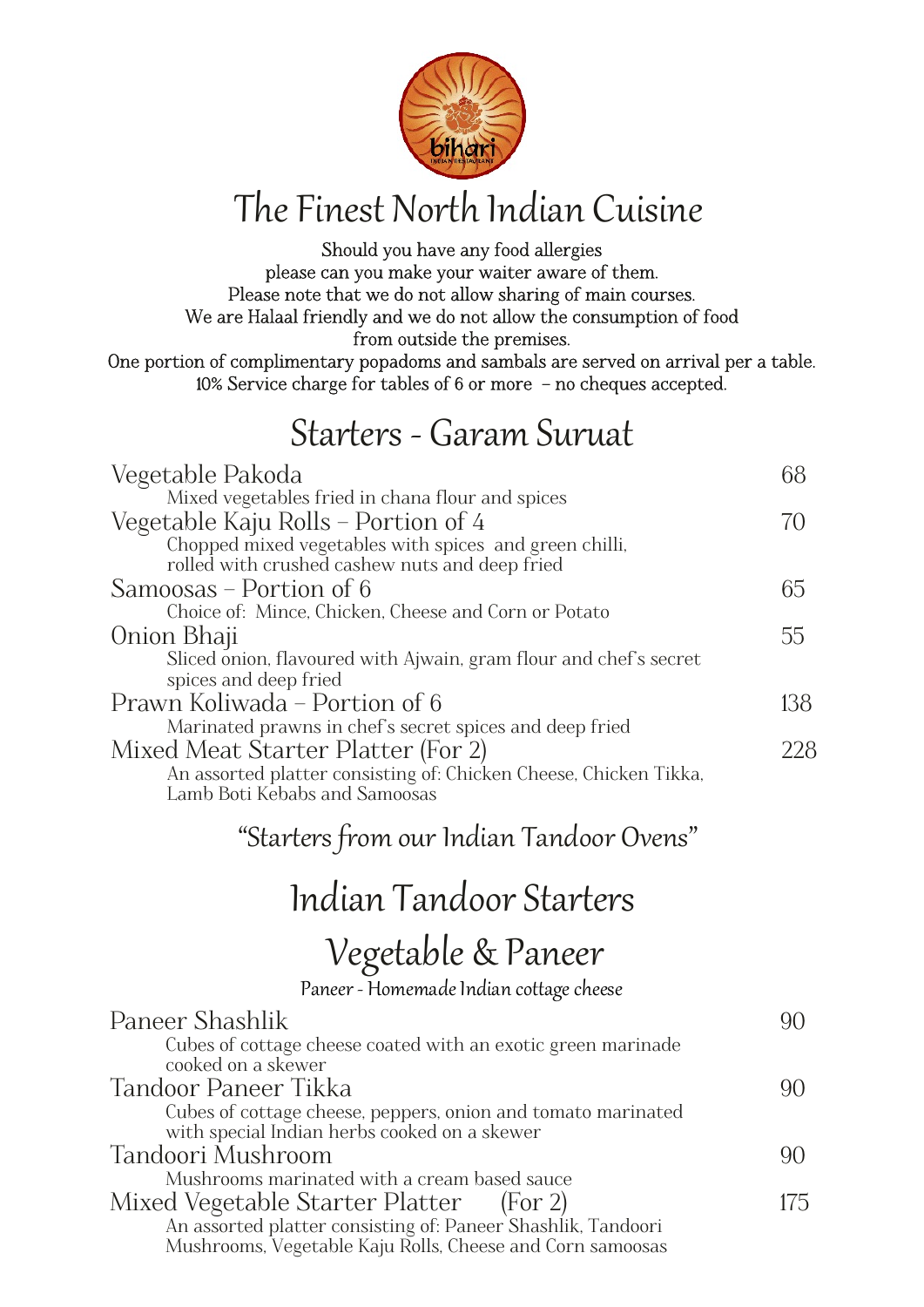

### Indian Tandoor Starters continued

# **Chicken**

| Chicken Garlic                                                                             | 97 |
|--------------------------------------------------------------------------------------------|----|
| Chicken pieces marinated with cashews $\alpha$ garlic                                      |    |
| Chicken Drumsticks - Portion of 4                                                          | 90 |
| Chicken drumsticks in a mild cashew marinade                                               |    |
| Chicken Cheese                                                                             | 97 |
| Chicken pieces cooked with cashews, Indian herbs and cheddar,<br>mild and delicate flavour |    |
| Chicken Tikka                                                                              | 97 |
| Chicken Tikka pieces marinated in spices and yoghurt                                       |    |
| Chicken Makrana                                                                            | 97 |
| Chicken pieces, marinated with cashews and black pepper                                    |    |
| Reshami Kebab                                                                              | 97 |
| Chicken pieces with cashew nuts and gram flour and chef's secret spices                    |    |

### Lamb

| Garlic Lamb Tikka                                               | 135 |
|-----------------------------------------------------------------|-----|
| Lamb pieces cooked traditionally in tandoor                     |     |
| Lamb Boti Kebab                                                 | 135 |
| Succulent lamb pieces, marinated in yoghurt and blended spices. |     |

# Salads

| Spicy Chicken Salad                                                 | 88 |
|---------------------------------------------------------------------|----|
| Mixed peppers, onion, tomato on a bed of lettuce topped with strips |    |
| of Spicy chicken drizzled in a yoghurt based dressing               |    |
| Mixed Vegetable Garden Salad                                        | 78 |
| Mixed peppers, onion, cucumber, cocktail tomatoes on a bed          |    |
| of lettuce topped with a vinaigrette dressing                       |    |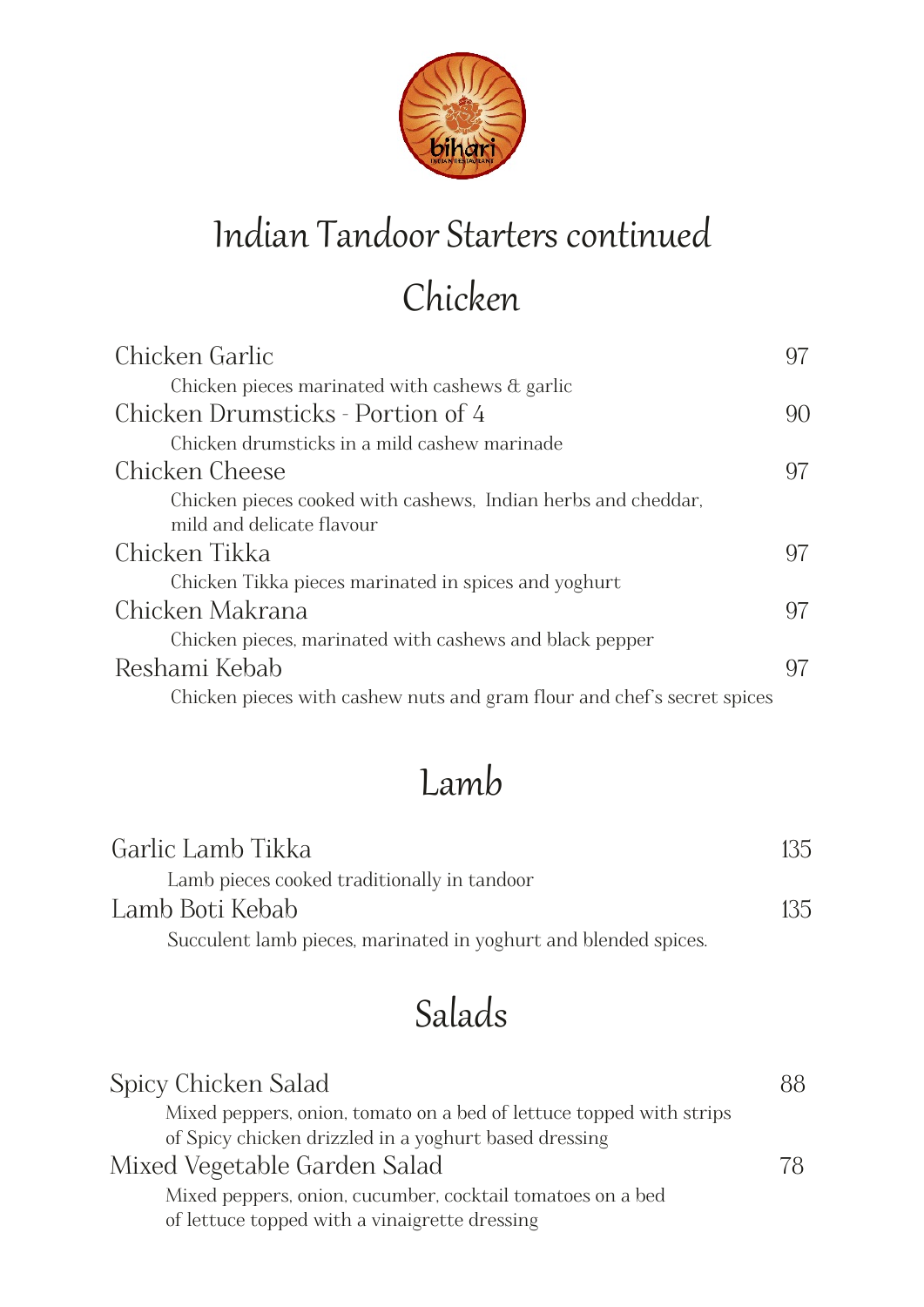

#### Main Courses "from our Indian Tandoor Ovens"

# Vegetarian

Paneer - Homemade Indian cottage cheese

| Paneer Sashlik                                                           | 125 |
|--------------------------------------------------------------------------|-----|
| Cubes of cottage cheese with an exotic green marinade cooked on a skewer |     |
| Tandoori Mushroom                                                        | 170 |
| Mushrooms marinated in a cream based sauce cooked on a skewer            |     |
| Paneer Tikka                                                             | 125 |
| Cubes of cottage cheese, capsicum, onion and tomato                      |     |
| marinated with special Indian herbs cooked on a skewer                   |     |

# **Chicken**

| Tandoori Chicken                                                        |     |
|-------------------------------------------------------------------------|-----|
| Chicken on the bone marinated in yoghurt and                            |     |
| perfected in the tandoor (Please allow for cooking time)                |     |
| Full                                                                    | 178 |
| Half                                                                    | 125 |
| Chicken Garlic                                                          | 158 |
| Chicken pieces marinated with garlic                                    |     |
| Chicken Drumsticks - Portion of 6                                       | 150 |
| Chicken drumsticks in a mild cashew marinade                            |     |
| Chicken Cheese                                                          | 158 |
| Chicken pieces cooked with Indian herbs and cheddar, mild and           |     |
| delicate flavour                                                        |     |
| Chicken Tikka                                                           | 158 |
| Chicken Tikka pieces marinated in spices and yoghurt                    |     |
| Chicken Makrana                                                         | 158 |
| Chicken pieces, marinated with cashews and black pepper                 |     |
| Reshami Kebab                                                           | 158 |
| Chicken pieces with cashew nuts and gram flour and chef's secret spices |     |

### Meat

| Garlic Lamb Tikka                                                                        | 198 |
|------------------------------------------------------------------------------------------|-----|
| Lamb pieces cooked traditionally in the tandoor                                          |     |
| Afgani Lamb Chops - portion of 5                                                         | 255 |
| Lamb chops perfected in a classical yoghurt marinade                                     |     |
| Lamb Boti Kebab                                                                          | 198 |
| Lamb pieces marinated in Indian herbs, ginger and garlic paste,<br>cooked in the tandoor |     |
|                                                                                          |     |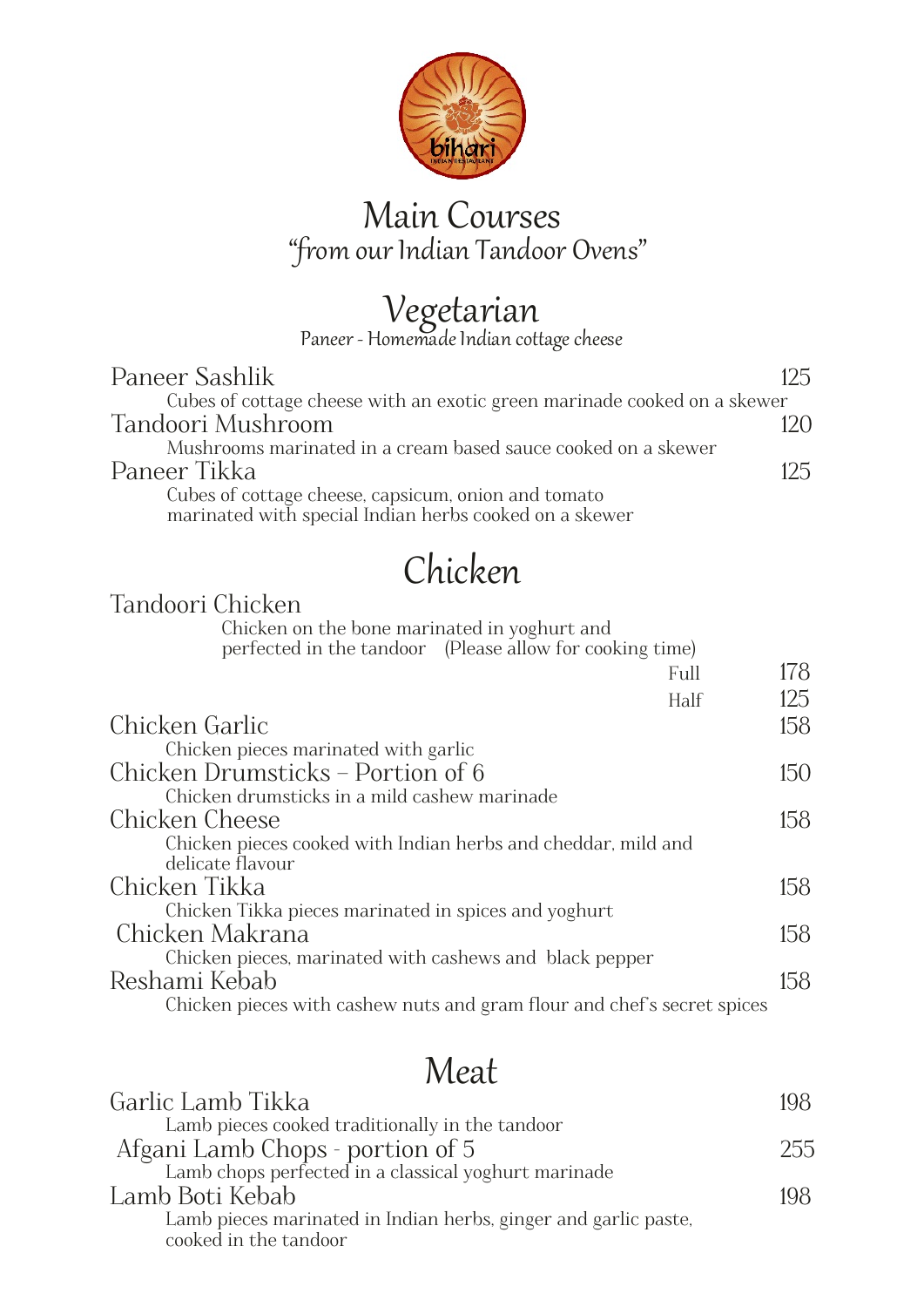

| Seafood                                                                                                                 |     |     |
|-------------------------------------------------------------------------------------------------------------------------|-----|-----|
| Tandoori Prawns                                                                                                         | 269 |     |
| 8 Tiger prawns cooked to perfection in our tandoor,                                                                     |     |     |
| Served with savoury rice and lemon garlic butter sauce,                                                                 |     |     |
| Chilli Tiger Prawns                                                                                                     | 269 |     |
| 8 Tiger prawns in red chilli marinade, served with savoury rice                                                         |     |     |
| Fish Tikka                                                                                                              | 269 |     |
| Kingklip marinated in yoghurt spices and Ajwain                                                                         |     |     |
| <b>Main Course Curries</b>                                                                                              |     |     |
| All dishes served with plain Basmatic Rice<br>Curries are served with a choice of mild, medium, hot or Indian hot       |     |     |
| Vegetarian, Paneer and Daal                                                                                             |     |     |
|                                                                                                                         |     |     |
| Chana Masala                                                                                                            | 115 |     |
| Chickpeas cooked in a tomato and onion based gravy                                                                      |     |     |
| Paneer Makhani                                                                                                          | 145 |     |
| Cubes of cottage cheese cooked in a gravy                                                                               |     |     |
| Daal Makhani                                                                                                            | 125 |     |
| Black lentils cooked in a tomato based gravy<br>Palak Paneer                                                            | 145 |     |
| Cubes of homemade cottage cheese cooked with spinach                                                                    |     |     |
| Dingri Matar                                                                                                            | 145 |     |
| Combination of mushroom and pea curry                                                                                   |     |     |
| Vegetable Tawa                                                                                                          | 125 |     |
| Mixed vegetables stir fried in a tomato gravy                                                                           |     |     |
| Navrathan Korma                                                                                                         | 145 |     |
| Mixed vegetables in a creamy cashew nut gravy (mild/medium)                                                             |     |     |
| Daal Fry<br>Yellow lentils tempered with cumin and garlic                                                               | 125 |     |
| Daal Tadka                                                                                                              |     | 135 |
| Yellow lentils tempered with mustard seeds, garic                                                                       |     |     |
| Paneer Karma                                                                                                            | 160 |     |
| Cubes of homemade cottage cheese, cooked in a creamy cashew                                                             |     |     |
| nut gravy                                                                                                               |     |     |
| Paneer Kadaai                                                                                                           | 145 |     |
| Cubes of homemade cottage cheese, stir fried with onion,<br>peppers and tomato gravy seasoned with chef's secret spices |     |     |
| Paneer Tikka Masala                                                                                                     | 145 |     |
| Cubes of homemade cottage cheese cooked in a tomato and onion                                                           |     |     |
| thick gravy                                                                                                             |     |     |
| Paneer Lababdar                                                                                                         | 145 |     |
| Cubes of homemade cottage cheese in a tomato and onion creamy gravy                                                     |     |     |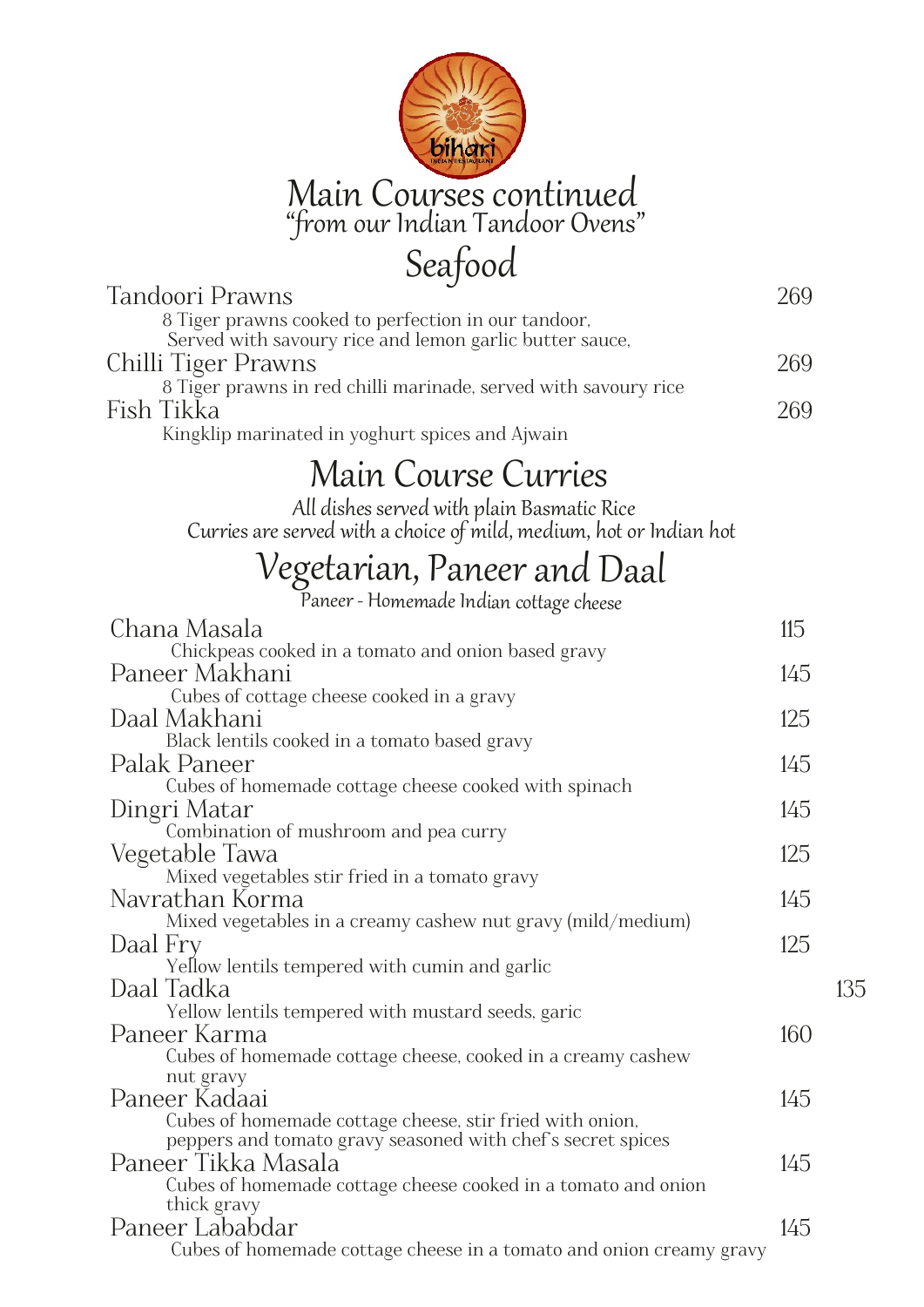

 All dishes served with plain Basmatic Rice Curries are served with a choice of mild, medium, hot or Indian hot

Seafood

| Prawn Korma                                                                  | 250 |
|------------------------------------------------------------------------------|-----|
| Prawns cooked in a cashew nut gravy (mild/medium)                            |     |
| Prawn Masala                                                                 | 250 |
| Prawns in a spicy thick onion and tomato gravy                               |     |
| Prawn Curry                                                                  | 250 |
| Prawns in a coconut cream and onion gravy                                    |     |
| Prawn Vindaloo                                                               | 250 |
| Prawns cooked in an extremely hot curry                                      |     |
| Fish Curry                                                                   | 220 |
| Kingklip cooked in a coconut cream, mustard and onion gravy                  |     |
| Chicken                                                                      |     |
|                                                                              |     |
| <b>Butter Chicken</b>                                                        | 185 |
| Chicken tikka in a creamy tomato and cashew nut<br>based gravy (mild/medium) |     |
| Chicken Korma                                                                | 185 |
| Chicken pieces in a creamy cashew nut based gravy flavoured                  |     |
| with fenugreek (mild/medium)                                                 |     |
| Chicken Tikka Masala                                                         | 185 |
| Chicken Tikka cooked in a clay oven, then turned into a curry                |     |
| using thick fresh onions, peppers and tomatoes.                              |     |
| Chicken Lababdar                                                             | 185 |
| Chicken Tikka in tomato, onion and creamy gravy                              |     |
| Chicken Madras                                                               | 185 |
| Chicken pieces cooked in coconut and onion based gravy                       |     |
| Chicken Jal Frezi                                                            | 185 |
| Chicken pieces in a creamy tomato and onion gravy. Garnished with            |     |
| julienne tomato, onion $\alpha$ peppers                                      |     |
| Kasoori Chicken                                                              | 185 |
| Chicken pieces with an onion and nut based gravy with                        |     |
| fenugreek flavours                                                           |     |
| Chicken Kadai                                                                | 185 |
| Chicken pieces with julienne peppers, onions and tomato                      |     |
| in a Kadai Masala sauce                                                      |     |
| Chicken Vindaloo                                                             | 185 |
| Extremely hot chicken curry                                                  |     |
|                                                                              |     |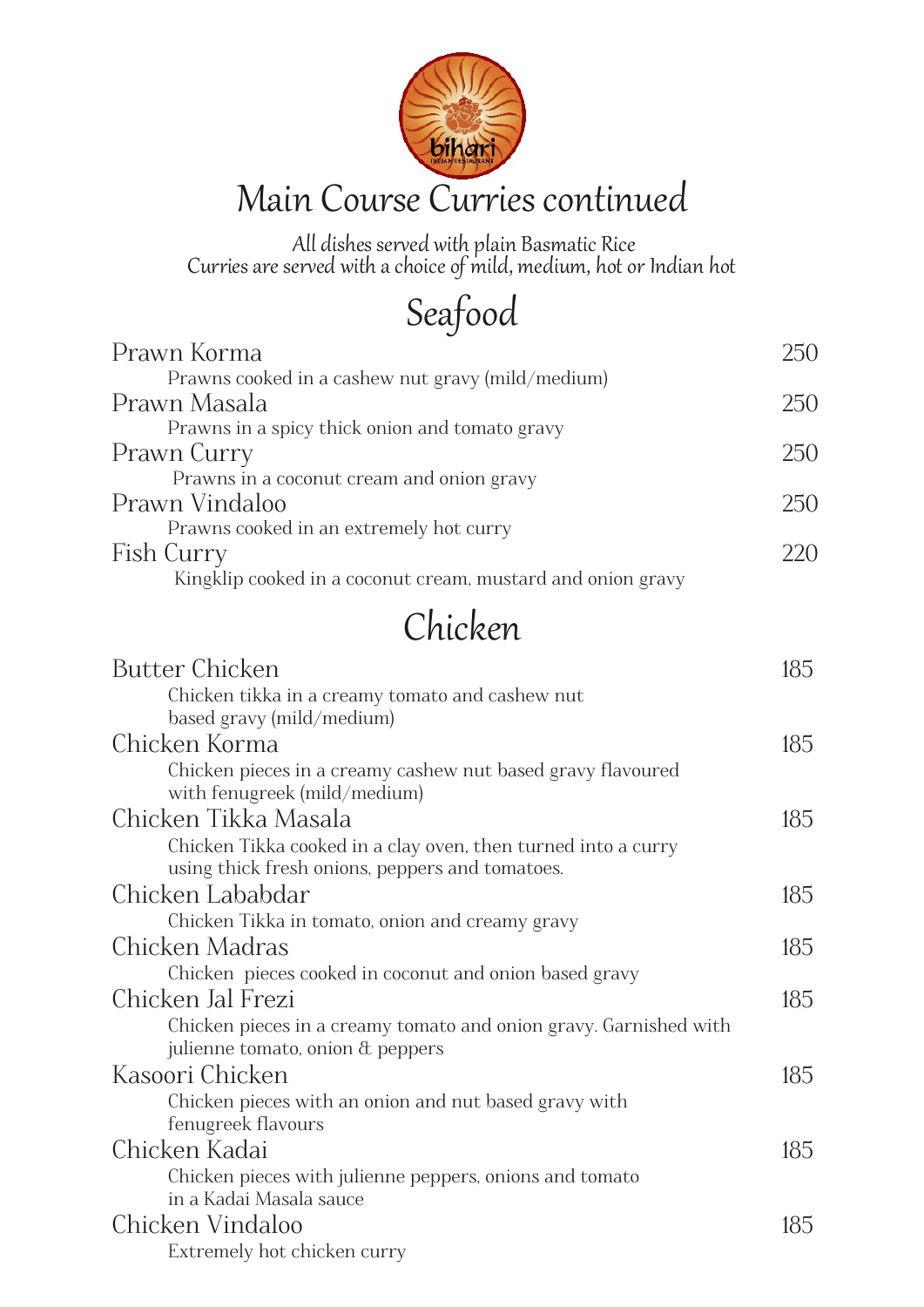

#### Main Course Curries continued

 All dishes served with plain Basmatic Rice Curries are served with a choice of mild, medium, hot or Indian hot

### Lamb

| Lamb Rogan Josh                                                                                       | 228 |
|-------------------------------------------------------------------------------------------------------|-----|
| Lamb pieces cooked with Indian spices and onion gravy                                                 |     |
| Lamb Vindaloo                                                                                         | 228 |
| Extremely hot lamb curry                                                                              |     |
| Lamb Korma                                                                                            | 228 |
| Lamb pieces in a creamy cashew nut gravy flavoured<br>with fenugreek (mild/medium)                    |     |
| Bhunna Gosht                                                                                          | 228 |
| Lamb pieces in a spicy thick gravy                                                                    |     |
| Lamb Patiala                                                                                          | 228 |
| Lamb pieces curry cooked with ginger and onion gravy                                                  |     |
| Gosht Sagwala                                                                                         | 228 |
| Lamb pieces cooked in a spinach based gravy                                                           |     |
| Daal Gosht                                                                                            | 228 |
| Lamb pieces cooked with yellow lentils                                                                |     |
| Lamb Masala                                                                                           | 228 |
| Lamb pieces in a thick curry with onions and tomato                                                   |     |
| Lamb Kasoori                                                                                          | 228 |
| Lamb pieces with cashew nut based sauce and fenugreek                                                 |     |
| Lamb Kadai                                                                                            | 228 |
| Lamb pieces with julienne peppers, onions and tomato<br>in a Kadai Masala sauce                       |     |
| Lamb Madras                                                                                           | 228 |
| Lamb pieces cooked in coconut and onion based gravy                                                   |     |
| Lamb Chop Masala                                                                                      | 259 |
| 4 Lamb chops cooked in the tandoor oven then cooked in a thick<br>onion and tomato Masala based gravy |     |
| Lamb Lababdar                                                                                         | 228 |
| Lamb pieces cooked in a tomato, onion and creamy gravy                                                |     |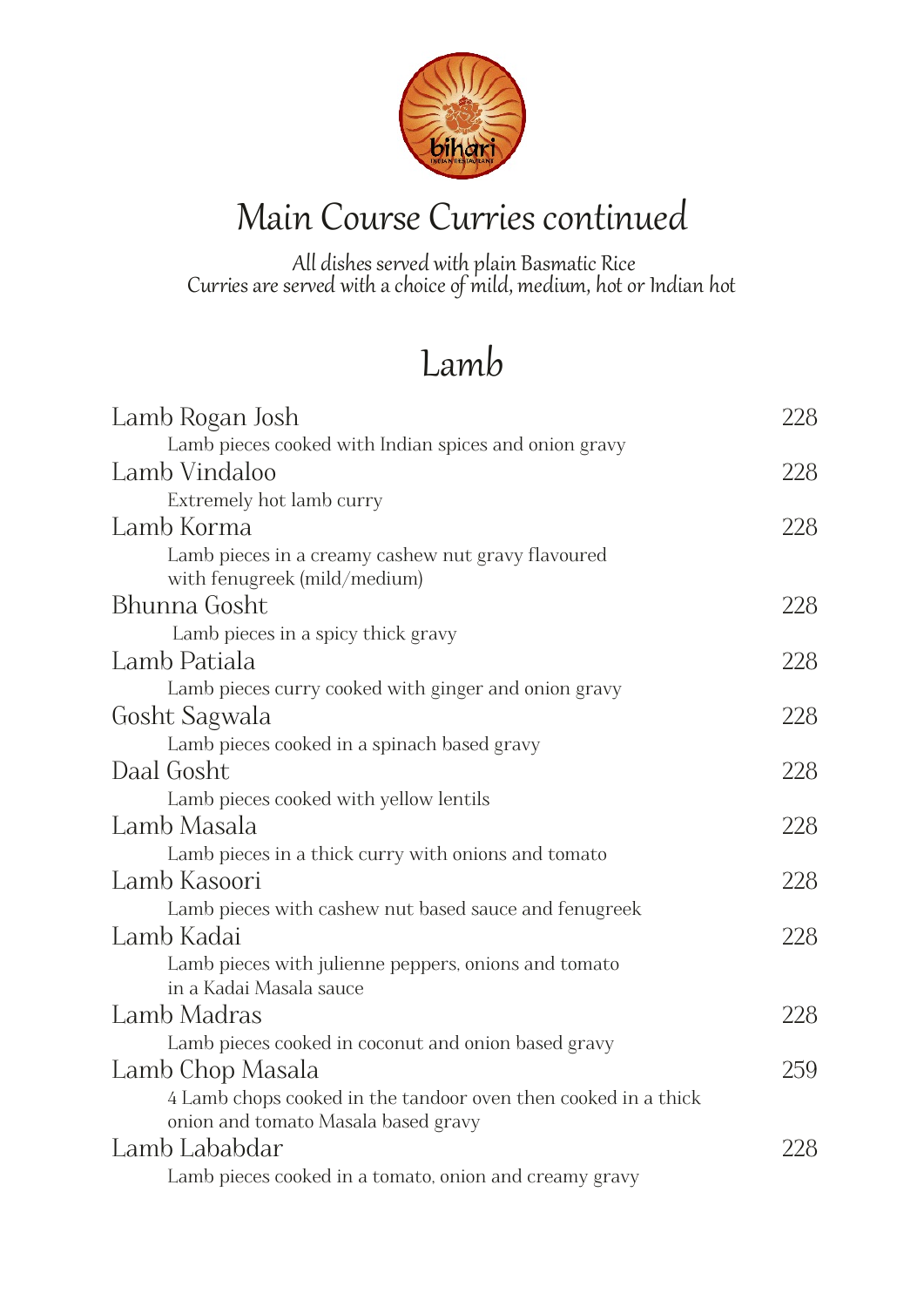

# Biryani

| Chicken Biryani                                           | 186 |
|-----------------------------------------------------------|-----|
| Basmati rice prepared with chicken pieces                 |     |
| Lamb Biryani                                              | 220 |
| Basmati rice prepared with lamb pieces                    |     |
| Vegetable Biryani                                         | 148 |
| Basmati rice prepared with mixed vegetables               |     |
| Prawn Biryani<br>Basmati rice prepared with 6 prawns      | 238 |
|                                                           |     |
| Extras                                                    |     |
| Extra Prawns - Portion of 6 for Biryani only              | 142 |
| <b>Bombay Potato</b>                                      | 83  |
| Potatoes stir fried with cumin, garlic and coconut cream  |     |
| Aloo Gobi                                                 | 95  |
| Potato and cauliflower fried with selected Indian spices. |     |
| Extra Sauces - 250 ml per portion                         | 110 |
| <b>Basmati Rice</b>                                       | 38  |
| <b>Steamed Basmati Rice</b>                               |     |
| <b>Saffron Rice</b>                                       | 48  |
| Basmati Rice steamed in saffron                           |     |
| Jeerra Pulao                                              | 48  |
| Basmati rice fried with jeerra and onions                 |     |
| Vegetable Pulao                                           | 59  |
| Basmati rice slow cooked with mixed vegetables            |     |
| Sambals                                                   | 44  |
| <u>Either</u> cucumber salad, chutney or mint sauce       |     |
| Plain Yoghurt                                             | 38  |
| Plain home made yoghurt<br>Cucumber Raita                 | 48  |
| Plain home made yoghurt with cucumber                     |     |
| Pineapple Raita                                           | 59  |
| Plain home made yoghurt with pineapple                    |     |
| Flavoured Achhar                                          | 44  |
| Subject to availability                                   |     |
| Lassie (salty, sweet $\&$ mango)                          | 48  |
| A delicious Indian yoghurt based drink                    |     |
| Popadom - Portion of 2                                    | 6   |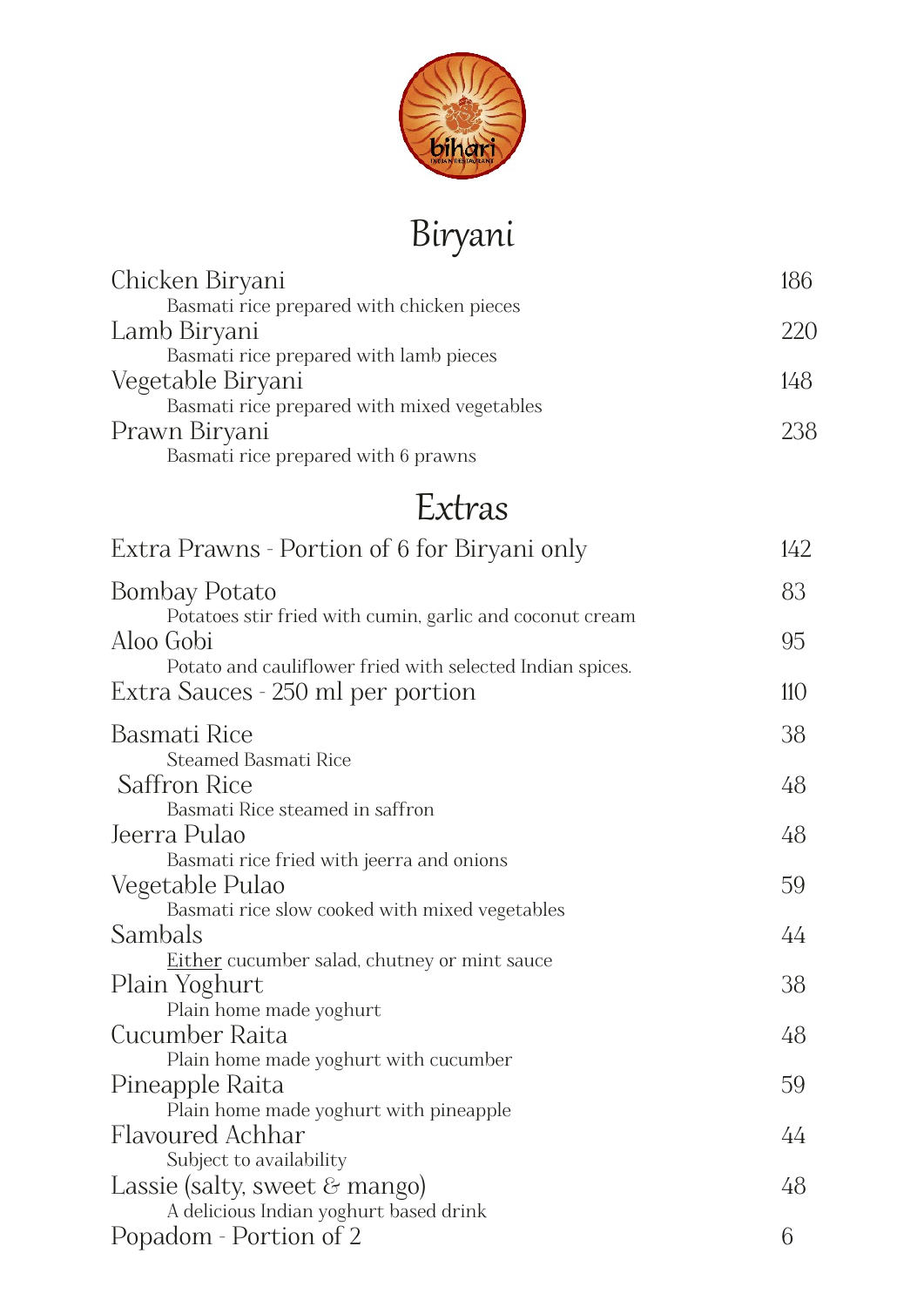

### Breads

| Plain Naan                                                                                         | 32 |
|----------------------------------------------------------------------------------------------------|----|
| Bread baked in a clay oven                                                                         |    |
| <b>Butter Naan</b>                                                                                 | 37 |
| Bread baked in a clay oven and brushed with butter                                                 |    |
| Garlic Naan                                                                                        | 39 |
| Bread topped with garlic, coriander baked in a clay oven and<br>brushed with butter                |    |
| Tandoori Roti                                                                                      | 29 |
| Round bread made with brown flour and baked in a clay oven                                         |    |
| Rogani Naan                                                                                        | 40 |
| Bread topped with sesame seeds and spices                                                          |    |
| Aloo Paratha Naan                                                                                  | 50 |
| Spiced mashed potatoes stuffed in a round bread and                                                |    |
| baked in a clay oven                                                                               |    |
| Lachchaa Paratha                                                                                   | 50 |
| Layered bread baked in a clay oven                                                                 |    |
| Peshwari Naan                                                                                      | 56 |
| Round shaped bread, stuffed with chopped nuts, baked in a clay oven                                |    |
| Cheese and Garlic Naan                                                                             | 56 |
| Round shaped bread, stuffed with cheddar cheese and topped with                                    |    |
| crushed garlic baked in a clay oven                                                                |    |
| Cheese and Chilli Naan                                                                             | 60 |
| Round shaped bread, stuffed with cheddar cheese and topped with<br>cut chilli baked in a clay oven |    |
| Cheese Paratha                                                                                     | 50 |
| Round bread, stuffed with cheddar cheese and baked in a clay oven                                  |    |
| Extra Chopped Chilli added to Breads                                                               | 7  |
|                                                                                                    |    |

## Rumali Roti

Traditional thin flatbread (To be ordered by special request)

Plain Romali 50 Butter Romali 50